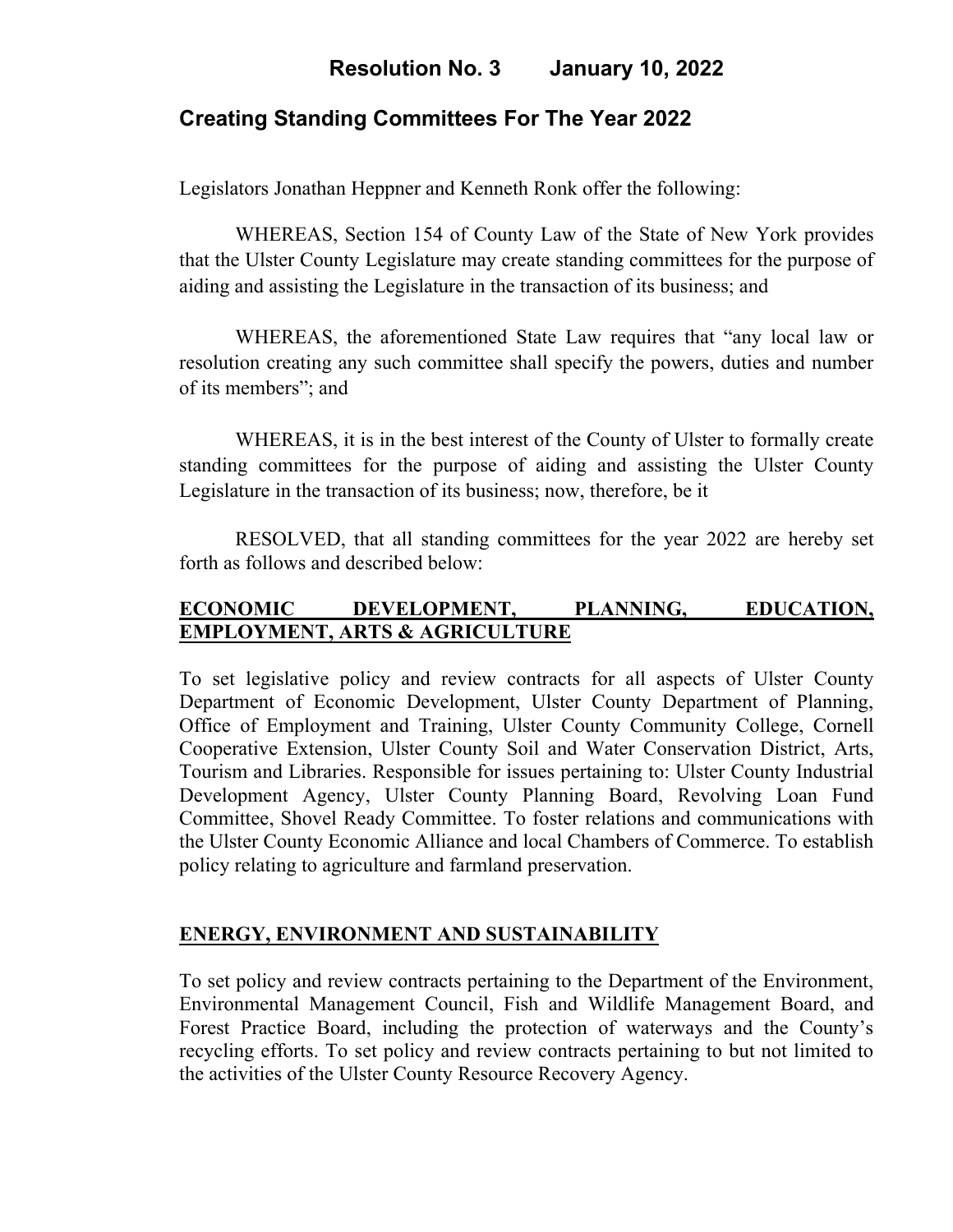### **- Page 2 -**

# **Resolution No. 3 January 10, 2022**

# **Creating Standing Committees For The Year 2022**

## **LAW ENFORCEMENT AND PUBLIC SAFETY**

To set policy and review contracts pertaining to the following County Departments and Divisions: Ulster County Sheriff and the Law Enforcement Center, Public Defender, District Attorney, Probation, Restorative Justice, Emergency Management/ Emergency Communications, Arson Task Force, Fire Coordinator, EMS Coordinator, STOP DWI, Consumer Fraud Bureau, Weights and Measures, and Safety Office.

### **LAWS, RULES, AND GOVERNMENT SERVICES**

To set policy and review contracts pertaining to the following County Departments and Divisions: Board of Elections, County Clerk, County Attorney, Human Rights, Insurance and Board of Ethics. To oversee legislative policy and legislative proposed revisions to the Ulster County Charter and the Administrative Code. To review and maintain the Rules of the Legislature and to review and approve all local laws for legal sufficiency only, unless Laws and Rules, Government Services is the committee of original jurisdiction. To approve all late resolutions, considering lateness and content prior to submittal to the full Legislature. To approve resolutions required to be referred to it under the Rules of the Legislature.

### **HEALTH, HUMAN SERVICES AND HOUSING**

To set policy for and review contracts pertaining to the following County Departments and Divisions: Health, Mental Health, Social Services, Community Action, Office for the Aging, Youth Bureau, and Veterans Affairs. To set policy relating to housing issues including but not limited to temporary, emergency, affordable, workforce, and senior housing.

### **PUBLIC WORKS, CAPITAL PROJECTS AND TRANSPORTATION**

To set policy for and review contracts pertaining to the following County Departments and Divisions: Public Works (including Parks, Highways, and Buildings and Grounds), Transportation (including Fleet Management and Ulster County Area Transit), the Electrical Licensing Board, and Capital Projects.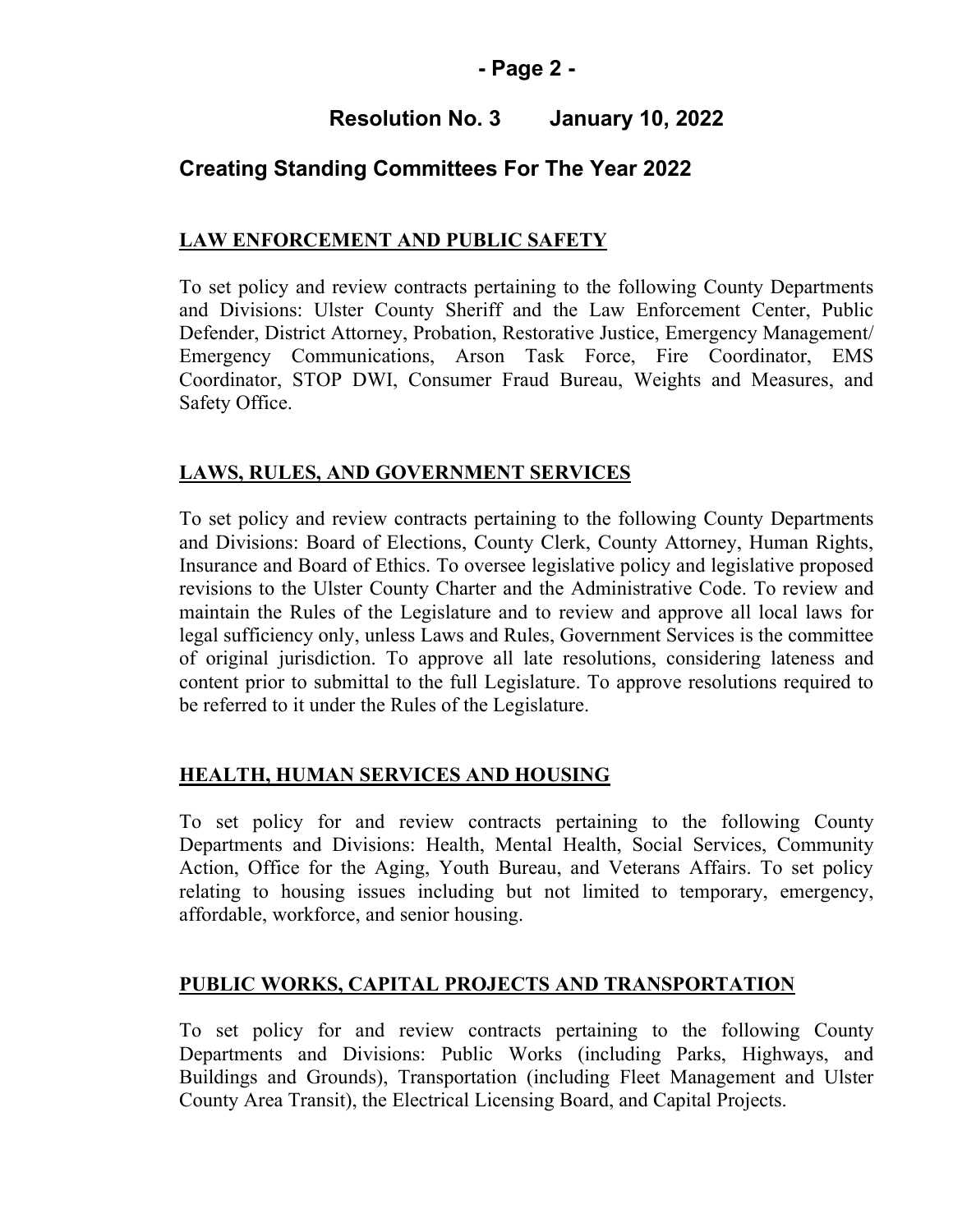#### **- Page 3 -**

# **Resolution No. 3 January 10, 2022**

## **Creating Standing Committees For The Year 2022**

#### **WAYS AND MEANS**

To recommend the Legislature's position on all budgetary and financial matters of the County. To review contracts pertaining to the following departments: Comptroller, Finance, Innovation Division, Personnel, Purchasing, Information Services and Real Property Tax Services. To approve all resolutions with financial impacts to the County, excluding those financial impacts limited solely to legislative advertising expenses;

and, be it further

RESOLVED, that each of the standing committees set forth herein and above shall consist of five to eight members; and, be it further

RESOLVED, that nothing herein shall be deemed to authorize the delegation of any of the powers, duties or responsibilities of the County Legislature or any officer thereof except as otherwise expressly authorized by law,

and move its adoption.

#### ADOPTED BY THE FOLLOWING VOTE:

AYES: 18 NOES: 5 (Noes: Legislators Corcoran, Litts, Lopez, Maloney, and Ronk)

Passed Committee: Committee of the Whole on January 10, 2022

FINANCIAL IMPACT: NONE